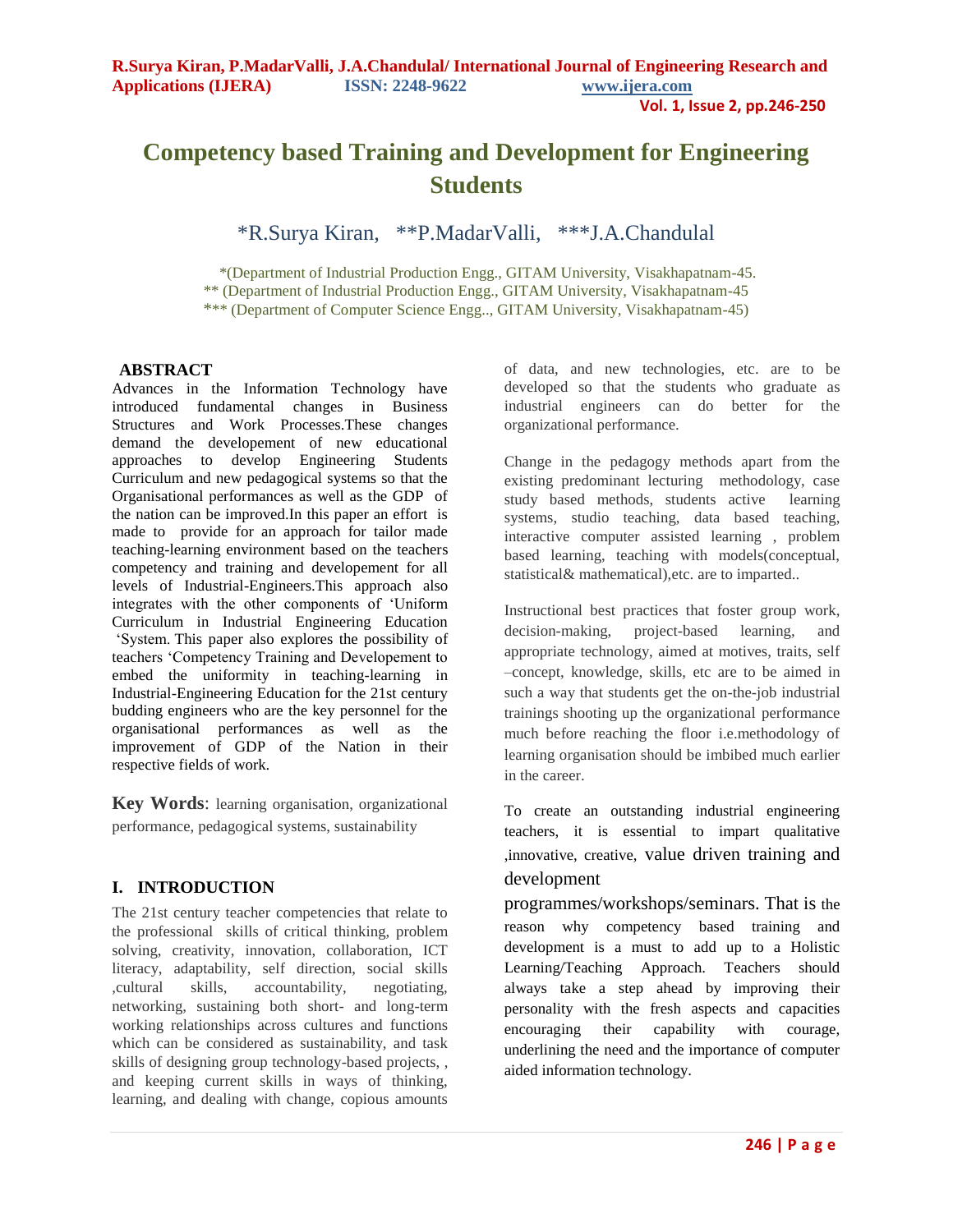#### **R.Surya Kiran, P.MadarValli, J.A.Chandulal/ International Journal of Engineering Research and Applications (IJERA) ISSN: 2248-9622 www.ijera.com Vol. 1, Issue 2, pp.246-250**

There could be difficulties in inputting the effective operations on the scale required but Simultaneously there could be a risk that difficulties might increase rather than diminishing in the near future.

The alarming situation today is that due to shortage of qualified teacher most of the engg. Colleges are getting closed .The crucial reason for this could be the total lack industrially learned teachers trained to undertake the work. Due to the vast changes in the development of STEM

- $S = Science$
- $T = Technology$
- $E =$ Engineering
- M= Mathematics

Experts all over the world suggest intense and immense research in the field of Training And Development to provide practical & useful information to the future budding industrial engineers.

\*It is clear indication from the industrial feedback that students must possess a-k competencies.

\*\*Training programmes should transform the graduate industrial engineer trainee to professional industrial engineer trainee through supervised & controlled on the job training facilities.

As good learning depends on good teaching (Briggs 1999).Now there is a need that Universities have to support students to acquire new knowledge on industrial engineering and high order cognitive skills to enable them to adapt to new contexts and pursue learning, whatever the conditions (Prosser & Trig well 1999).Industrial Engineering Engineering education now a days is passing through vast changes with the ongoing diversification and innovation in the fields of STEM. It is proved fact that the teacher in the current scenario has to become a LIFE-LONG learner to develop their facilitator skills and advisory skills. At the same time the teachers of today should learn new technologies to harness internet, software and presentation skills.

As for faculty development Rege Collet (2002) has greatly distinguished the three basic faculty development strategies:

A programme of courses and workshops offering industrial engineering teachers opportunities to improve themselves.

An Industrial Engineering teacher training programme leading to a formal certification.

Continued education of teachers as lifelong learners in a learning community.

#### 1.1 INDUSTRIAL ENGINEERING TEACHER **COMPETENCIES**

Basing the papers referred in the end of this article, it was decided to take up some of the engineering teacher"s competencies for the analysis purposes.

Criticalthinking,problem

solving,creativity,innovation,communication,collabor ation,information literacy, media literacy ICT literacy,flexibility,adaptability,initiative,self – direction, social skills ,cultural skills ,productivity,accountability,leadership & responsibility.[1]

### 1.2 INDUSTRIAL ENGINEERING STUDENT SKILLS

Criticalthinking, problem

creativity,innovation,communication,collaboration,in formation literacy, media literacy ICT literacy,flexibility,adaptability,initiative,self – direction, social skills ,cultural skills ,productivity,accountability,problem solving ,leadership & responsibility

# **II. TRAINING AND DEVELOPMENT FOR INDUSTRIAL ENGINEERING TEACHERS**

Components involve in the methodology are – student skills [3] teacher competencies [2], curriculum.

"A good learning depends upon good teaching"(Biggs 1999).But this is an older saying now a days as compared to the scenario existing in the present world since education now a days is not restricted to the high class society only. That is the reason why trained and developed teachers are required to the curriculums. So teaching cannot be taken by the people with a natural teaching aptitude or with the required achievements only. Universities have to support students to acquire new knowledge and higher order cognitive skills to enable them to adapt to new contexts and pursue learning, whatever the conditions. More over the traditional method of transferring the knowledge from an experienced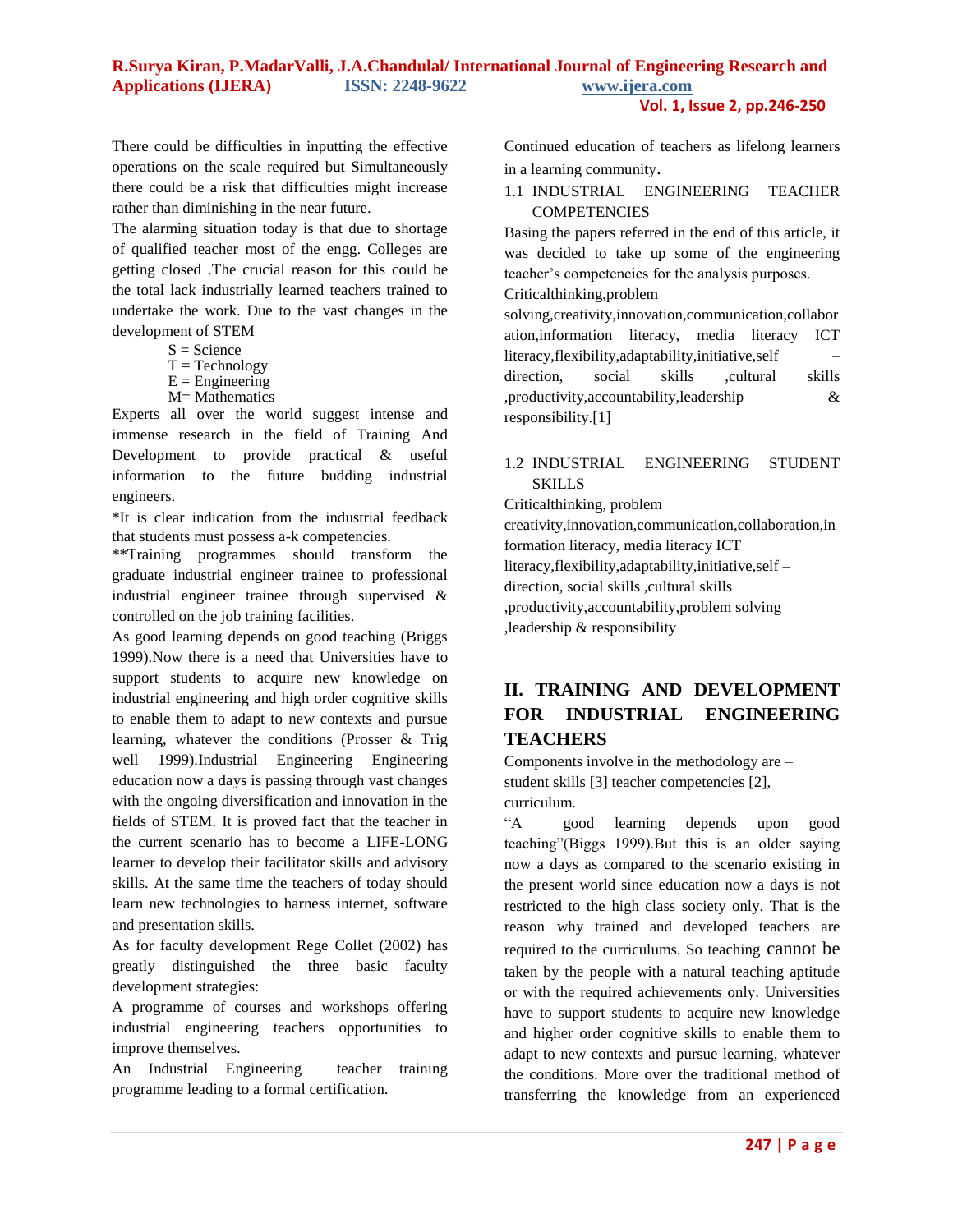## **R.Surya Kiran, P.MadarValli, J.A.Chandulal/ International Journal of Engineering Research and Applications (IJERA) ISSN: 2248-9622 www.ijera.com**

**Vol. 1, Issue 2, pp.246-250**

person to the layman will fail for the prevailing conditions of TEACHING and LEARNING .Several authors stress the importance of institutional recognition of the quality and the value of teaching in higher education by academic leaders at all levels (knight & Trawler).

The Industrial Engineering training and the development programmes should be made upon the following:-

1. A programme of courses /workshops/seminars offering teachers opportunities to improve themselves.

2.A teacher training programme leading to a formal certification.

3. Continued education of teachers as lifelong learners in a learning community.

Aim of T & D should always be on student centered learning, individual supervision and coaching,ICT in higher education, assessment of learning results, teaching in English,theatre skills and research skills .



Fig.1 Model for Lifelong Learners

**Table-1** Teaching is to Observation, Observation is to Reflection, Reflection is to Planning & Planning is to Teaching again…

| <b>Teaching</b> | <b>Observe</b> | <b>Reflect</b> | Plan        |
|-----------------|----------------|----------------|-------------|
| Teaching        | Observatio     | Deep           | New plans   |
|                 | ns &           | thoughts,      | are made.   |
| learning.       | registration   | based on       | Changes $&$ |
| This is         | s are made.    | observation    | experiment  |
| what            | What do I      | s & notes.     | s are       |
| happens         | do?            | How was        | planned.    |
| here.           | Teaching       | it? Was that   | Description |
|                 | form?          | the right      | of new      |
|                 | Choice of      | choice of      | approaches  |
|                 | activities?    | teaching $\&$  | is made.    |
|                 | Choice of      | evaluation     |             |
|                 | evaluation     | methods?       |             |
|                 | -culture       | Were the       |             |
|                 | plan?          | activities     |             |
|                 |                | appropriate    |             |

|  | ? could it |  |
|--|------------|--|
|  | be done    |  |
|  | later from |  |
|  | now?       |  |

## **III. DISCUSSION**

Keeping in view, the global aspects ,business policies, converging industrial needs, increased sensitivity to the shareholders value, competition, new models of sustainability, communication channels, IT services & It enabled services ,values based management ,increased operational efficiency, importance of human beings .Although the differences between teaching and learning is disappearing now a days .It is considered that an Industrial Engineering teacher need not have to answer all the questions that are asked to him but he should be in a position to say atleast for the existence of the data.Didactic competencies are towards the concept of LIFELONG LEARNING as this will take you practice/teach as you preach.

Moreover the concepts of TEACHING & LEARNING are disappearing now a days .

Teachers are supposed to go for a systematic learning approach. University teachers no longer are required to answer all the questions from the students but they can facilitate their learning and this could only be possible if they themselves are the learners.

These could some of the areas on which the training could be implemented.

Contextual Competency, Conceptual Competency, Content Related Competency, Educational Transaction, Educational Activities, Preparation of Educational Aids. Evaluation Competency. Management Competency. Parent Related Competency. Community Rapport Competency. Microteaching. Action Research. Information Technology Training. blueprint Preparation. Innovation Programs Question making workshops. Provide on going training and support. Host and preserve materials within faculties' , Supply system monitoring, back-up and recovery. Review and Summative evaluation report, at the end of program. Developmental activities could be based on the

following aspects:

Classroom Management. ,Session Plan / Work Plan., Challenges in Communication, Presentation Skills.,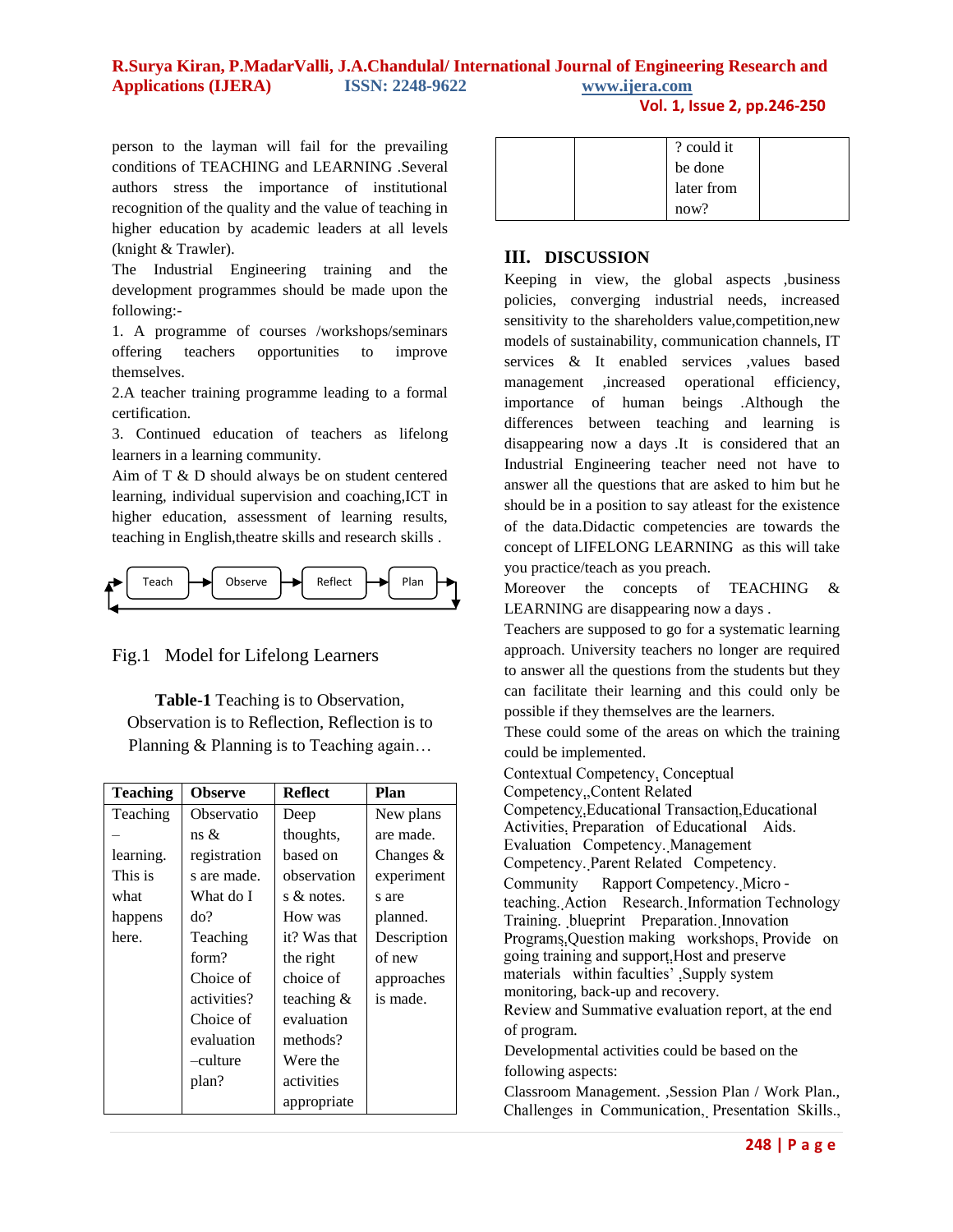# **R.Surya Kiran, P.MadarValli, J.A.Chandulal/ International Journal of Engineering Research and Applications (IJERA) ISSN: 2248-9622 www.ijera.com**

**Vol. 1, Issue 2, pp.246-250**

Conflict Management, Time Management, Discipline Management., Student Psychology., Use of IT as a Special Aid, Class room Management., Creative Teaching, Public Speaking., Interpersonal ,Relationship.,Shaping Attitude., Qualities of Good Teacher. Leadership Development. Role &<br>Behavior before students., Sharing of Success Stories of good Teachers., How to inculcate healthy humor in Student

Examining critical issues associated with the Management of Problems & overcoming the constraints of implementation. Emotional Intelligence.

The mapping for the competencies of Industrial Engineers as Teachers and the Budding Engineers as students could be mapped by the following proforma :

## **Table-1 Mapping – 2 or 3 skills/competencies/ with respect to curriculum**

| Teacher 's<br>competencies |                     | Curric-<br>ulum |                 | <b>Student's Competencies</b> |  |
|----------------------------|---------------------|-----------------|-----------------|-------------------------------|--|
| 1                          | Critical            |                 | $\mathbf{1}$    | Confident                     |  |
|                            | thinking            |                 |                 | Person                        |  |
| $\overline{2}$             | Problem             |                 | $\overline{2}$  | <b>Self Directed</b>          |  |
|                            | solving             |                 |                 | Learner                       |  |
| 3                          | Creativity          |                 | 3               | Active                        |  |
|                            |                     |                 |                 | Contributor                   |  |
| 4                          | Innovation          |                 | $\overline{4}$  | Concerned                     |  |
|                            |                     |                 |                 | Citizen                       |  |
| 5                          | Comm.               |                 | 5               | Information                   |  |
|                            |                     |                 |                 | <b>Skills</b>                 |  |
| 6                          | Collaboration       |                 | 6               | Communication                 |  |
|                            |                     |                 |                 | <b>Skills</b>                 |  |
| 7                          | Information         |                 | 7               | Civil Literacy                |  |
|                            | Literacy            |                 |                 |                               |  |
| 8                          | Media literacy      |                 | 8               | Global                        |  |
|                            |                     |                 |                 | Awareness                     |  |
| 9                          | <b>ICT</b> literacy |                 | 9               | Cross Cultural                |  |
|                            |                     |                 |                 | skills                        |  |
| 10                         | Flexibility         |                 | 10              | Self Mgt.                     |  |
| 11                         | adaptability        |                 | 11              | Social                        |  |
|                            |                     |                 |                 | Awareness                     |  |
| 12                         | Initiative          |                 | $\overline{12}$ | Relationship                  |  |
|                            |                     |                 |                 | Management                    |  |
| 13                         | Self-direction      |                 | 13              | Responsible                   |  |
|                            |                     |                 |                 | <b>Decision Making</b>        |  |
| 14                         | Cultural skills     |                 | 14              | Managing                      |  |
|                            |                     |                 |                 | Ambiguity                     |  |
| 15                         | Productivity        |                 | $\overline{15}$ | Agency &                      |  |
|                            |                     |                 |                 | Responsibility                |  |
| 16                         | Accountability      |                 | 16              | <b>Finding And</b>            |  |

|    |                |    | Sustaining    |
|----|----------------|----|---------------|
|    |                |    | Community     |
| 17 | Leadership     | 17 | Managing      |
|    |                |    | Emotion       |
| 18 | responsibility | 18 | Managing      |
|    |                |    | Technological |
|    |                |    | Change        |

There should be a perfect curriculum design so that the contents mentioned in the Teacher"s Competencies should be mapped on to the Student"s Competencies so as to result in a perfect curriculum.[10][11]

[Argument - strategies for training and development (evaluation/feedback/training) could be the hindering factors responsible for the transformation of this kind but proper research in the so called fields has to be taken up so that there won't be any kind of argumentative factors for the same .]

## **IV. CONCLUSIONS:**

- 1. Both the students and the teachers their duties for the future generation .
- 2. There should be an effective partnership between the university communities and the school communities.
- 3. STEP i.e. social ,technological,political and economical systems should reflect the objectives, missions & goals in the organization of the systems .
- 4. The core professional competencies and the exit profiles should be based on the guiding principles of development.
- 5. With the ICT enabled Teaching Learning facilities industrial engineering teachers and the students should be in a new position to take up the new roles for the development of the mankind.
- 6. The competency based approach for both the teachers of Industrial Engineering and the Budding Industrial Engineers can affect the traditional roles of both and can develop a competent society.
- 7. The competency based approach can give rise to a concept which could be called as competent teacher for a competent student.
- 8. Continuing Education programmes could very well supplement to all the factors of the (g)mentioned above.